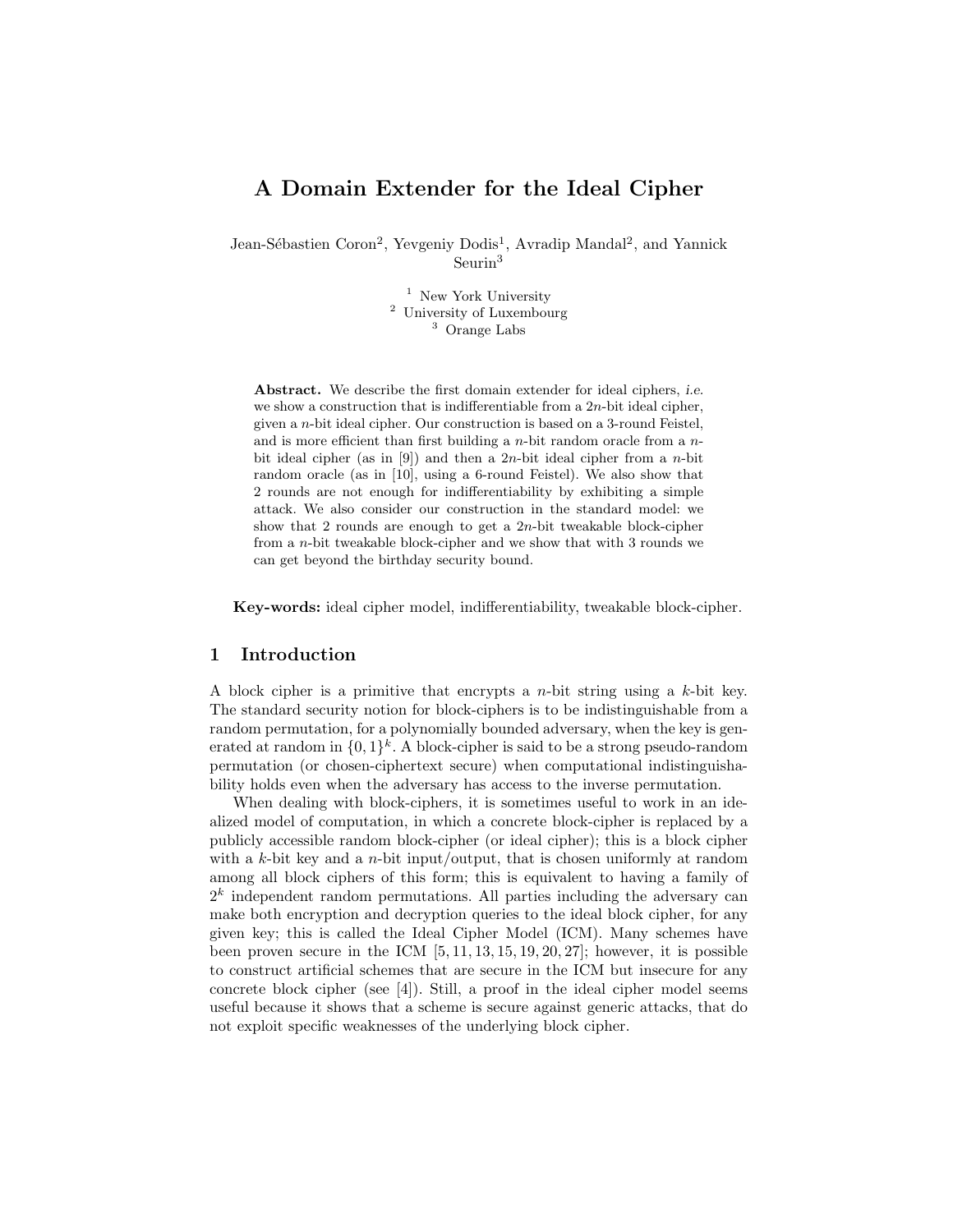It was shown in [9, 10] that the Ideal Cipher Model and the Random Oracle Model are equivalent; the random oracle model is similar to the ICM in that a concrete hash function is replaced by a publicly accessible random function (the random oracle). The authors of [9] proved that a random oracle (taking arbitrary long inputs) can be replaced by a block cipher-based construction, and the resulting scheme will remain secure in the ideal cipher model. Conversely, it was shown in [10] that an ideal cipher can be replaced by a 6-round Feistel construction, and the resulting scheme will remain secure in the random oracle model. Both directions were obtained using an extension of the classical notion of indistinguishability, called indifferentiability, introduced by Maurer et al. in [24].

Since a block cipher can only encrypt a string of fixed length, one must consider the encryption of longer strings. A mode of operation of a block-cipher is a method used to extend the domain of applicability from fixed length strings to variable length strings. Many modes of operations have been defined that provide both privacy and authenticity (such as OCB [28]). A mode of operation can also be a permutation; in this case, one obtains an extended block cipher that must satisfy the same property as the underlying block-cipher, i.e. it must be a (strong) pseudo-random permutation. Many constructions of domain extender for block-ciphers have been defined that satisfy this security notion, for example PEP [6], XCB [14], HCTR [30], HCH [7] and TET [18].

However, it is easy to see that none of those constructions provide the indifferentiability property that enables to get a  $2n$ -bit ideal cipher from a *n*-bit ideal cipher. This is because these constructions were proposed with privacy concerns in mind (mainly for disk encryption purposes) and proven secure only in the classical pseudo-random permutation model. Therefore, these constructions cannot be used when security must hold under the random permutation model (or ideal cipher model). Consider for example the public-key encryption scheme described by Phan and Pointcheval in [27]. The scheme requires a public random permutation with the same size as the RSA modulus, say 1024 bits. In order to replace a 1024-bit random permutation by a construction based on a smaller primitive (for example a 128-bit block cipher), indifferentiability with respect to a 1024-bit random permutation is required. Given a 128-bit block-cipher, none of the previous constructions can provide such property; therefore if one of these constructions is plugged into the Phan and Pointcheval scheme, nothing can be said about the security of the resulting scheme.

In this paper we construct the first domain extender for the ideal cipher; that is we provide a construction of an ideal cipher with  $2n$ -bit input from an ideal cipher with *n*-bit input. Given an ideal cipher with *n*-bit input/output, one could in principle use the construction in  $[9]$  to get a random oracle with *n*-bit output, and then use the 6-round Feistel in [10] to obtain an ideal cipher with  $2n$ -bit input/output, but that would be too inefficient. Moreover the security bound in [10] is rather loose, which implies that the construction only works for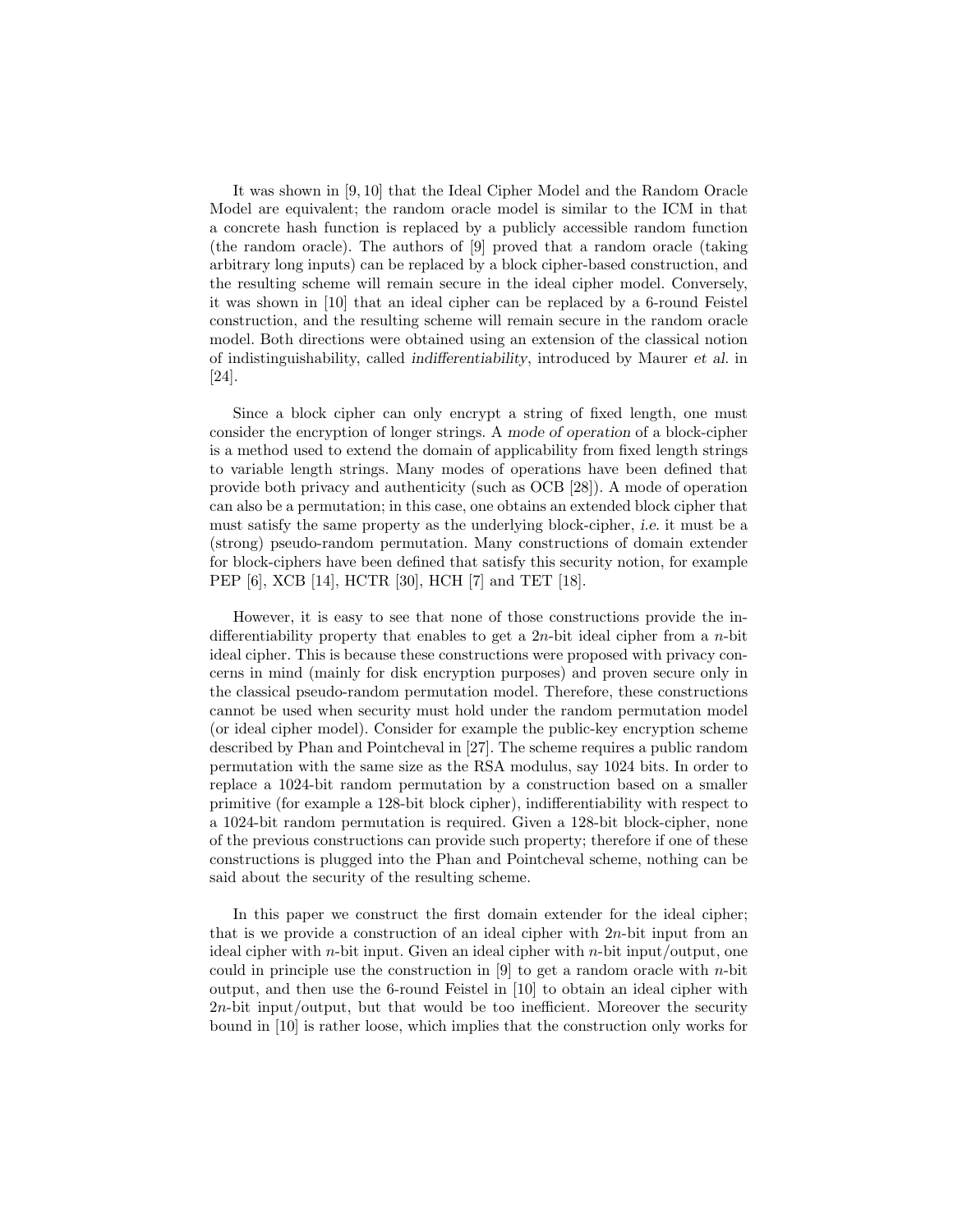large values of  $n<sup>1</sup>$ . In this paper we describe a more efficient construction, based on a 3-round Feistel only, and with a better security bound; we view this as the main result of the paper. More precisely, we show that the 3-round construction in Figure 1 (left) is enough to get a  $2n$ -bit random permutation from a *n*-bit ideal cipher, and that its variant in Figure 1 (right) provides a 2n-bit ideal cipher. We also show that 2 rounds are not enough by providing a simple attack. Interestingly, in the so called honest-but-curious model of indifferentiability [12], we show that 2 rounds are sufficient.

Our construction is similar to that of Luby-Rackoff [23]. However we stress that the "indifferentiable construction" security notion is very different from the classical indistinguishability notion. The well known Luby-Rackoff result that 4 rounds are enough to obtain a strong pseudo-random permutation from pseudorandom functions [23], is proven under the classical indistinguishability notion. Under this notion, the adversary has only access to the input/output of the Luby-Rackoff construction, and tries to distinguish it from a random permutation; in particular it does not have access to the input/output of the inner pseudo-random functions. On the contrary, in our setting, the distinguisher can make oracle calls to the inner block-ciphers  $E_i$ 's (see Fig. 1); the indifferentiability notion enables to accommodate these additional oracle calls in a coherent definition.

The indifferentiability security notion still requires a (small) ideal component. We stress that it is unknown how to instantiate such ideal component (be it a random oracle or an ideal cipher, as opposed to a PRF or a PRP) and that the security guarantee does not hold anymore once that component is instantiated. Moreover the recent related-key attacks on AES [2, 3] show that AES-192 and AES-256 do not behave as ideal ciphers; as of 2009 it is unclear if we have a candidate block-cipher with key-size larger than block-size that behaves like an ideal cipher.

Finally, we also analyze our construction in the standard model. In this case, we use a tweakable block-cipher as the underlying primitive. Tweakable blockciphers were introduced by Liskov, Rivest and Wagner in [22] and provide an additional input - the tweak - that enables to get a family of independent blockciphers; efficient constructions of tweakable block-ciphers were described in [22], given ordinary block-ciphers. In this paper we show that our construction with 2 rounds enables to get a 2n-bit tweakable block-cipher from a n-bit tweakable block-cipher. Moreover we show that with 3 rounds we achieve a security guarantee beyond the birthday paradox.

#### 1.1 Related Work

At FSE 2009, Minematsu [25] provided two constructions of a 2n-bit block-cipher from an n-bit tweakable block-cipher :

 $1$  The security bound in [10] for the 6-round Feistel random oracle based construction is  $q^{16}/2^n$ , where q is the number of distinguisher's queries. This implies that for  $q = 2^{64}$ , one must take at least  $n = 1024$ , which corresponds to a 2048-bit permutation.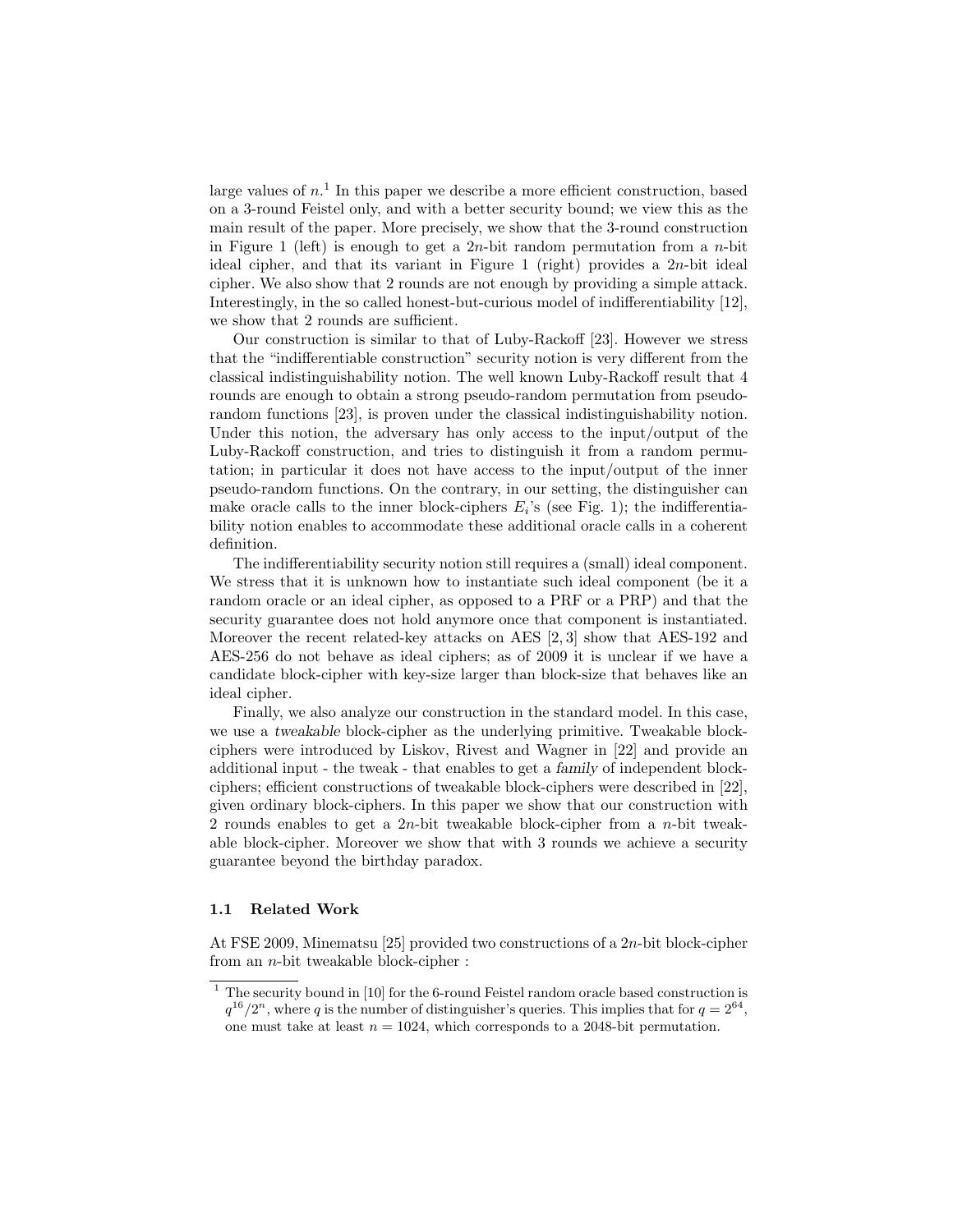

**Fig. 1.** Construction of a 2*n*-bit permutation given a *n*-bit ideal cipher with *n*-bit key (left). Construction of a  $2n$ -bit ideal cipher with k-bit key, given a n-bit ideal cipher with  $(n + k)$ -bit key (right).

- 1. A 3-round Feistel construction with universal hashing in the 1st round and tweakable block ciphers in the 2nd and the 3rd rounds. This construction is a secure pseudo-random permutation beyond the birthday bound.
- 2. A 4-round Feistel with universal hashing in the 1st and the 4th rounds and tweakable block ciphers in the 2nd and the 3rd rounds. This construction is a secure strong pseudo-random permutation beyond the birthday bound.

On the other hand, our construction in this paper is a 3-round Feistel, with tweakable block ciphers in every round, and it gives a secure (tweakable) strong pseudo-random permutation beyond the birthday bound. Therefore, the construction in [25] is more efficient as only 2 calls are required to the underlying tweakable block-cipher, instead of 3 calls in our construction (this is assuming very fast universal hashing, e.g. [21]). However, we stress that the constructions in [25] are secure only in the symmetric-key setting; it is easy to see that none of the two constructions from [25] can achieve the indifferentiability property (the attack is similar to the attack against 2-round Feistel described in Section 3).

# 2 Definitions

We first recall the notion of indifferentiability of random systems, introduced by Maurer et al. in [24]. This is an extension of the classical notion of indistinguishability, where one or more oracles are publicly available, such as random oracles or ideal ciphers.

As in [24], we define an ideal primitive as an algorithmic entity which receives inputs from one of the parties and delivers its output immediately to the querying party. In this paper, we consider ideal primitives such as random oracle, random permutation and ideal cipher. A random oracle [1] is an ideal primitive which provides a random output for each new query; identical input queries are given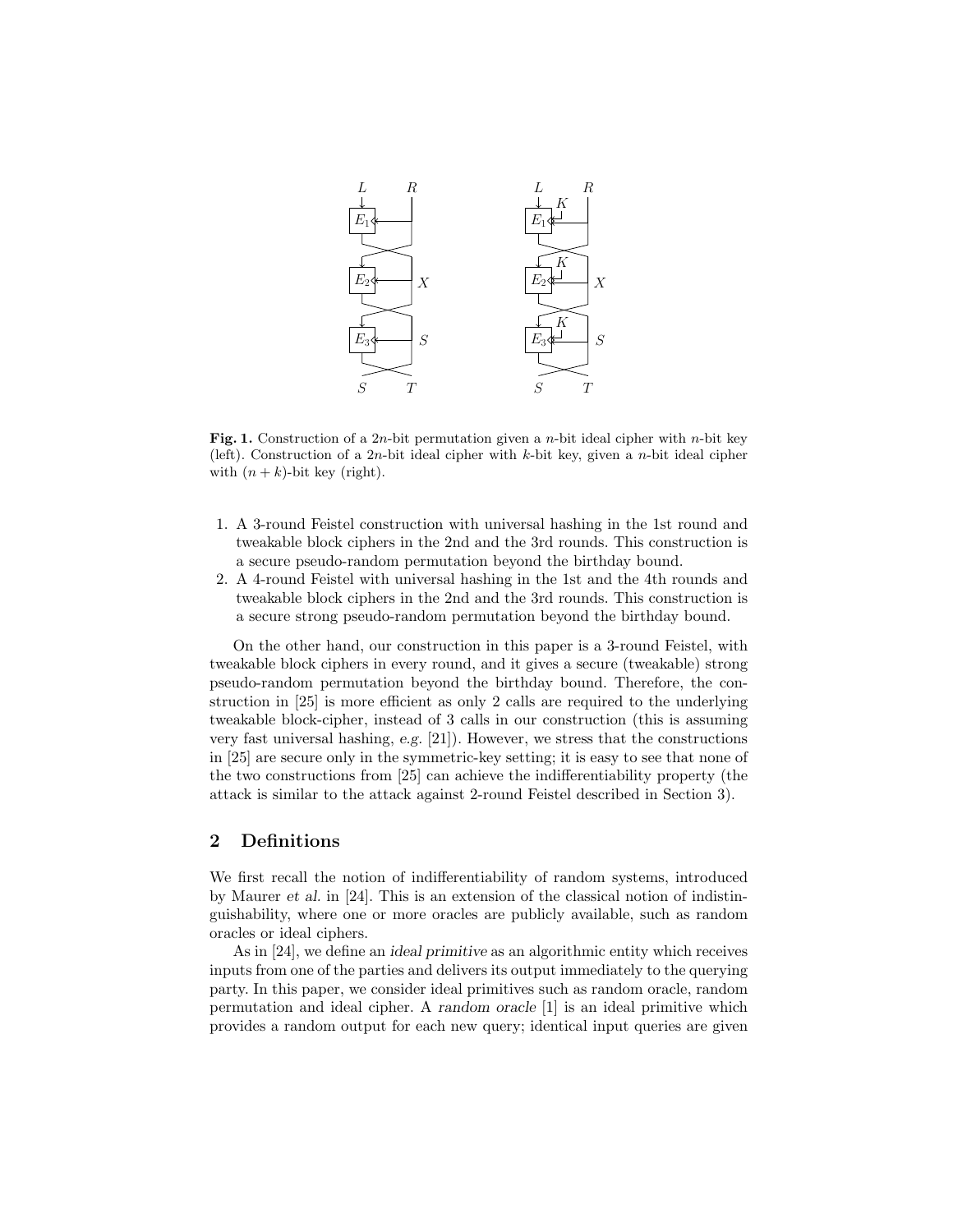the same answer. A random permutation is an ideal primitive that provides oracle access to a random permutation  $P: \{0,1\}^n \to \{0,1\}^n$  and to  $P^{-1}$ . An ideal cipher is a generalization of a random permutation that models a random block cipher  $E: \{0,1\}^k \times \{0,1\}^n \rightarrow \{0,1\}^n$ . Each key  $k \in \{0,1\}^k$  defines an independent random permutation  $E_k = E(k, \cdot)$  on  $\{0, 1\}^n$ . The ideal primitive also provides oracle access to E and  $E^{-1}$ ; that is, on query  $(0, k, m)$ , the primitive answers  $c = E_k(m)$ , and on query  $(1, k, c)$ , the primitive answers m such that  $c = E_k(m)$ . We stress that in the ideal cipher model, the adversary has oracle access to a publicly available ideal cipher and must send both the key and the plaintext in order to obtain the ciphertext; this is different from the standard model in which the key is privately generated by the system.

The notion of indifferentiability [24] enables to show that an ideal primitive  $\mathcal P$  (for example, a random permutation) can be replaced by a construction C that is based on some other ideal primitive  $E$ ; for example,  $C$  can be the Feistel construction illustrated in Fig. 1 (left).

Definition 1 ([24]). *A Turing machine* C *with oracle access to an ideal primitive* E *is said to be*  $(t_D, t_S, q, \varepsilon)$ *-indifferentiable from an ideal primitive* P *if there exists a simulator* S *with oracle access to* P *and running in time at most*  $t<sub>S</sub>$ , such that for any distinguisher D running in time at most  $t<sub>D</sub>$  and making at *most* q *queries, it holds that:*

$$
\left|\Pr\left[D^{C^E, E} = 1\right] - \Pr\left[D^{\mathcal{P}, S^{\mathcal{P}}} = 1\right]\right| < \varepsilon
$$

 $C^E$  *is simply said to be indifferentiable from*  $P$  *if*  $\varepsilon$  *is a negligible function of the security parameter n, for polynomially bounded*  $q$ *,*  $t_D$  *and*  $t_S$ *.* 



Fig. 2. The indifferentiability notion.

The previous definition is illustrated in Figure 2, where C is our 3-round construction of Figure 1 (left),  $E$  is an ideal cipher,  $P$  is a random permutation and  $S$  is the simulator. In this paper, for a 3-round construction, we denote these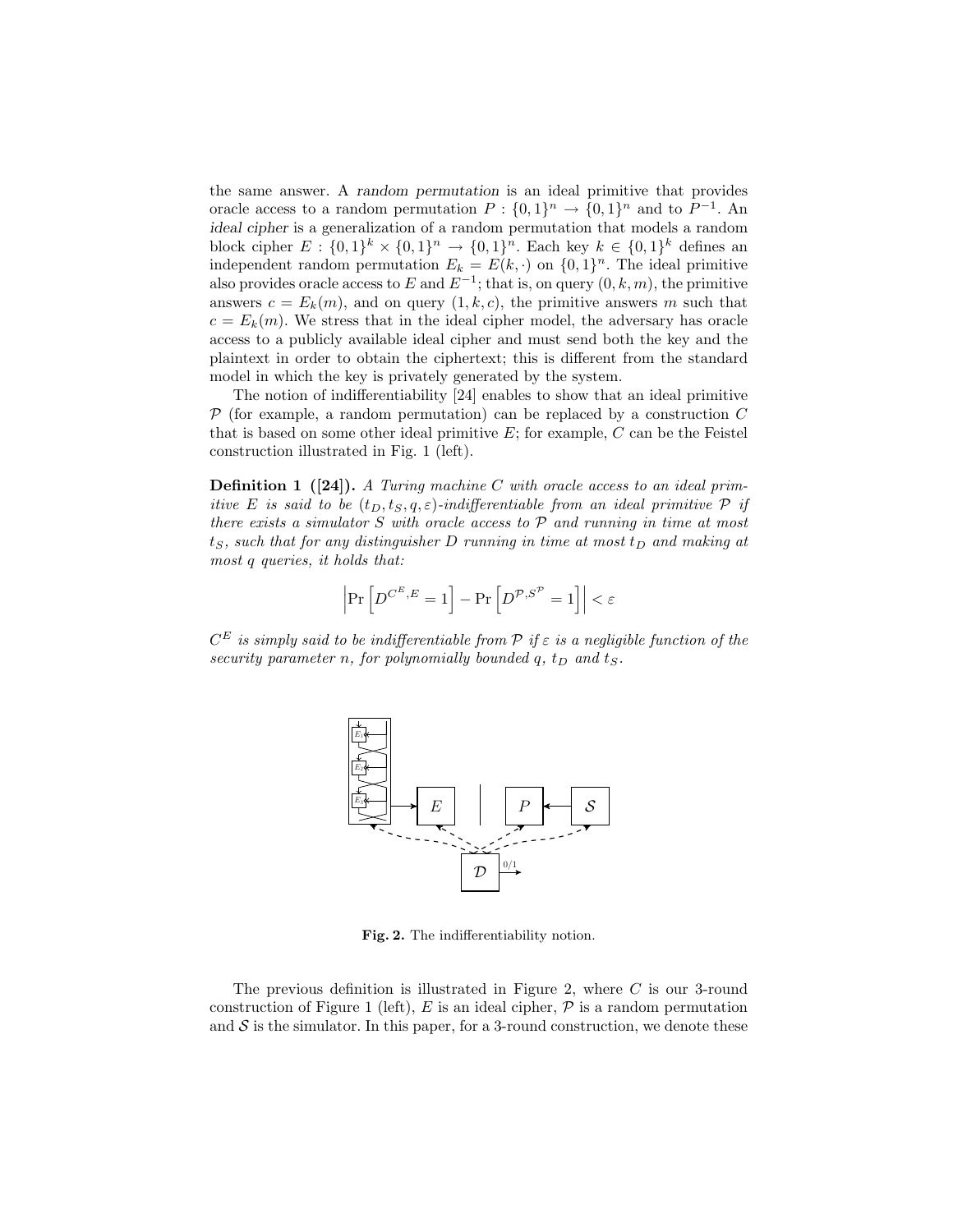ideal ciphers by  $E_1, E_2, E_3$  (see Fig. 1). Equivalently, one can consider a single ideal cipher  $E$  and encode in the first 2 key bits which round ideal cipher  $E_1$ ,  $E_2$ , or  $E_3$  is actually called. The distinguisher has either access to the system formed by the construction  $C$  and the ideal cipher  $E$ , or to the system formed by the random permutation  $P$  and a simulator  $S$ . In the first system (left), the construction  $C$  computes its output by making calls to the ideal cipher  $E$ (equivalently the 3 ideal ciphers  $E_1, E_2$  and  $E_3$ ); the distinguisher can also make calls to  $E$  directly. In the second system (right), the distinguisher can either query the random permutation  $P$ , or the simulator that can make queries to  $P$ . If the distinguisher first makes a call to the construction  $C$ , and then makes the corresponding calls to ideal cipher  $E$ , he will get the same answer. This must remain true when the distinguisher interacts with permutation  $P$  and simulator S. The role of simulator S is then to simulate the ideal ciphers  $E_i$ 's so that 1) the output of S should be indistinguishable from that of ideal ciphers  $E_i$ 's and 2) the output of  $S$  should look "consistent" with what the distinguisher can obtain independently from P. We note that in this model the simulator does not see the distinguisher's queries to  $P$ ; however, it can call  $P$  directly when needed for the simulation.

It is shown in [24] that the indifferentiability notion is the "right" notion for substituting one ideal primitive with a construction based on another ideal primitive. That is, if  $C^E$  is indifferentiable from an ideal primitive  $P$ , then  $C^E$ can replace  $P$  in any cryptosystem, and the resulting cryptosystem is at least as secure in the E model as in the  $P$  model; see [24] or [9] for a proof.

# 3 An Attack against 2 Rounds

In this section we show that 2 rounds are not enough when the inner ideal ciphers are publicly accessible, that is we exhibit a property for 2 rounds that does not exist for a random permutation.



Fig. 3. The 2-round Feistel construction  $\Psi_2(L, R)$ .

Formally, the 2 round construction is defined as follows (see Fig. 3). Let  $E_1: \{0,1\}^n \times \{0,1\}^n \to \{0,1\}^n$  be a block cipher, where  $c = E_1(K,m)$  is the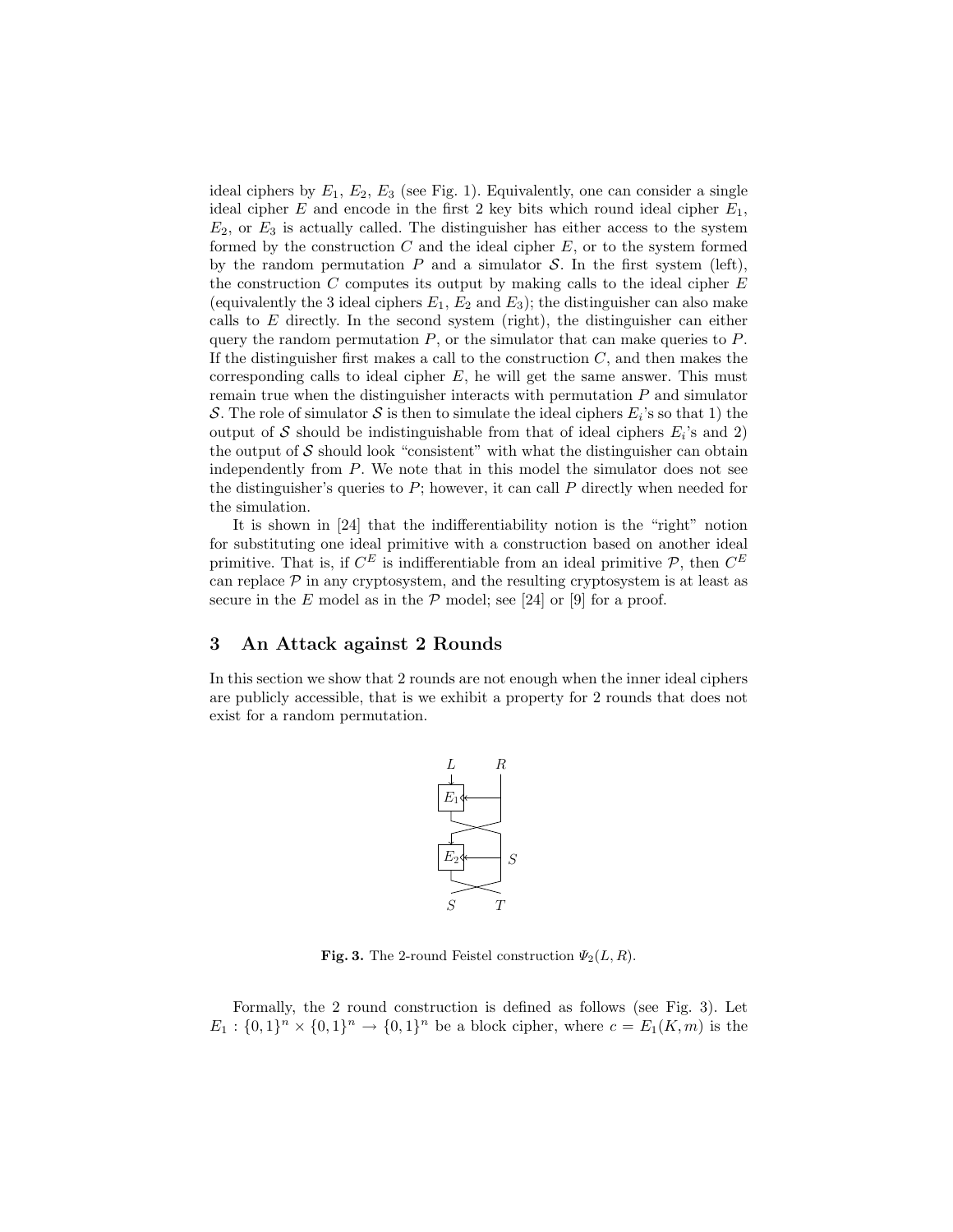$n$ -bit ciphertext corresponding to  $n$ -bit key  $K$  and  $n$ -bit input message  $m$ ; let  $E_2$  be defined similarly. We define the permutation  $\Psi_2: \{0,1\}^{2n} \to \{0,1\}^{2n}$  as:

$$
\Psi_2(L, R) := (E_1(R, L), E_2(E_1(R, L), R))
$$

It is easy to see that this defines an invertible permutation over  $\{0,1\}^{2n}$ . Namely, given a ciphertext  $(S, T)$  the value R is recovered by "decrypting" T with blockcipher  $E_2$  and key S, and the value L is recovered by "decrypting" S with block-cipher  $E_1$  and key  $R$ .

The attack against permutation  $\Psi_2$  is straightforward; it is based on the fact that the attacker can arbitrarily choose both  $R$  and  $S$ . More precisely, the attacker selects  $R = 0^n$  and  $S = 0^n$  and queries  $L = E_1^{-1}(R, S)$  and  $T =$  $E_2(S, R)$ . This gives  $\Psi_2(L, R) = (S, T)$  as required. However, it is easy to see that with a random permutation  $P$  and a polynomially bounded number of queries, it is impossible to find L, R, S, T such that  $P(L||R) = S||T$  with both  $R = 0^n$  and  $S = 0^n$ , except with negligible probability. Therefore, the 2-round construction cannot replace a random permutation.

**Theorem 1.** *The* 2*-round Feistel construction*  $\Psi_2$  *is not indifferentiable from a random permutation.*

In the full version of the paper [8] we also analyse existing constructions of domain extender for block ciphers and show that they are not indifferentiable from an ideal cipher; more precisely, we show that the CMC [16] and EME [17] constructions are not indifferentiable from an ideal cipher. We stress that our observations do not imply anything concerning their security in the standard pseudo-random permutation model.

# 4 Indifferentiability of 3-round Feistel Construction

We now prove our first main result: the 3-round Feistel construction is indifferentiable from a random permutation. To get an ideal cipher, it suffices to prepend a key K to the 3 ideal ciphers  $E_1, E_2$  and  $E_3$ ; one then gets a family of independent random permutation, parametrised by  $K$ , *i.e.* an ideal cipher (see Fig. 1 for an illustration).

Formally, the 3 round permutation  $\Psi_3: \{0,1\}^{2n} \to \{0,1\}^{2n}$  is defined as follows, given block ciphers  $E_1$ ,  $E_2$  and  $E_3$  with *n*-bit key (first variable) and n-bit input/output (second variable):

$$
X = E_1(R, L)
$$

$$
S = E_2(X, R)
$$

$$
T = E_3(S, X)
$$

$$
\Psi_3(L, R) := (S, T)
$$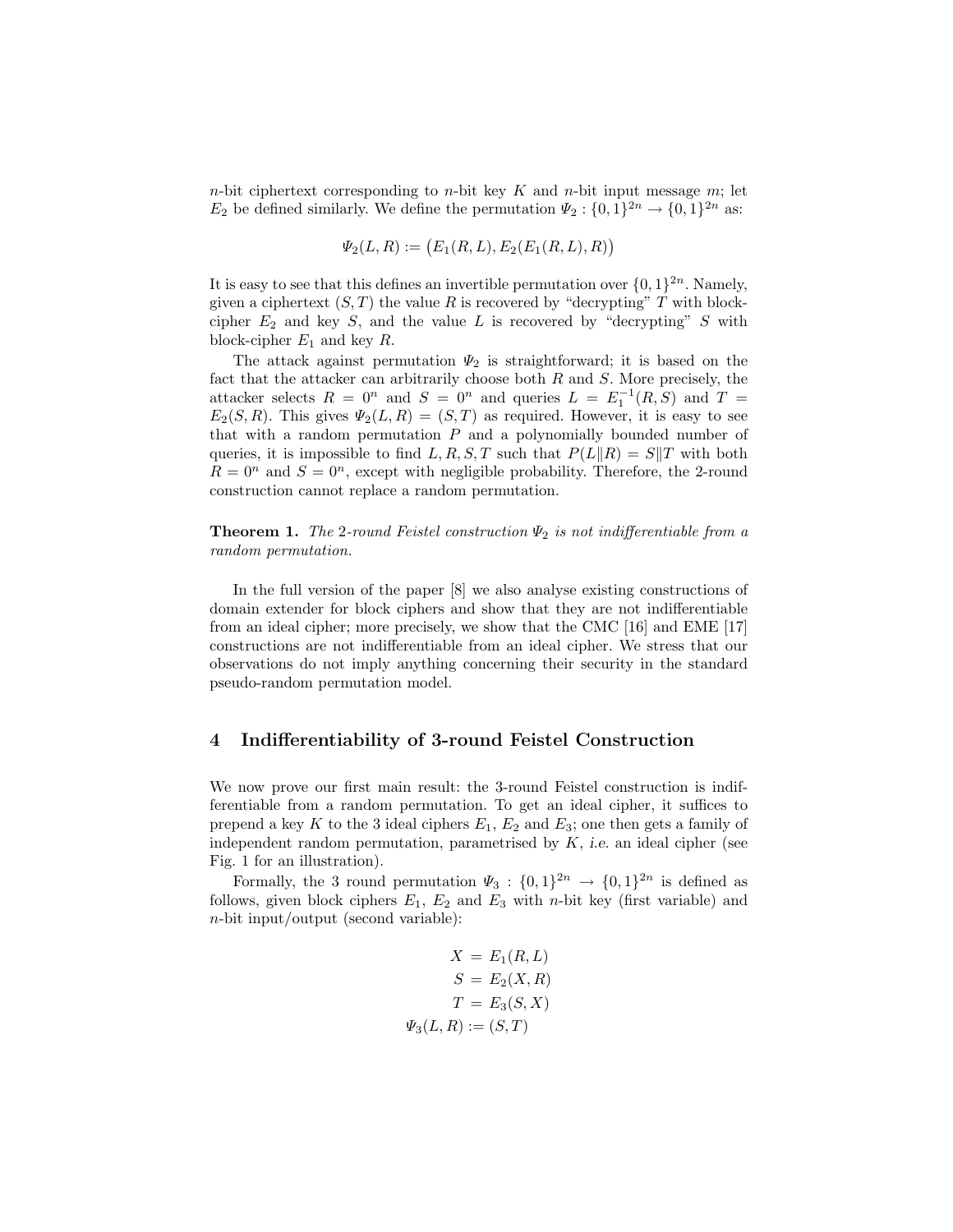The 3 round block cipher  $\Psi'_3$ :  $\{0,1\}^k \times \{0,1\}^{2n} \to \{0,1\}^{2n}$  is defined as follows, given block ciphers  $E_1$ ,  $E_2$  and  $E_3$  with  $(k + n)$ -bit key and n-bit input/output:

$$
X = E_1(K||R, L)
$$

$$
S = E_2(K||X, R)
$$

$$
T = E_3(K||S, X)
$$

$$
\Psi_3'(K, (L, R)) := (S, T)
$$

**Theorem 2.** *The* 3*-round Feistel construction*  $\Psi_3$  *is*  $(t_D, t_S, q, \varepsilon)$ *-indifferentiable from a random permutation, with*  $t_S = \mathcal{O}(qn)$  *and*  $\varepsilon = 5q^2/2^n$ . The 3-round  $\emph{block-cipher construction $\Psi_3'$ is $(t_D,t_S,q,\varepsilon)$-indifferentiable from an ideal cipher,}$ *with*  $t_S = \mathcal{O}(qn)$  *and*  $\varepsilon = 5q^2/2^n$ *.* 

*Proof.* We only consider the 3-round permutation  $\Psi_3$ ; the extension to blockcipher  $\Psi'_3$  is straightforward. We must construct a simulator  ${\cal S}$  such that the two systems formed by  $(\Psi_3, E)$  and  $(P, S)$  are indistinguishable (see Fig. 2).

Our simulator maintains an history of already answered queries for  $E_1, E_2$ and  $E_3$ . Formally, when the simulator answers X for a  $E_1(R, L)$  query, it stores  $(1, R, L, X)$  in history; the simulator proceeds similarly for  $E_2$  and  $E_3$  queries. We write that the simulator "simulates"  $E_1(R, L) \leftarrow X$  when it first generates a random  $X \in \{0,1\}^n \setminus \mathcal{B}$ , where  $\mathcal{B}$  is the set of already defined values for  $E_1(R, \cdot)$ , and then stores  $(1, R, L, X)$  in history, meaning that  $E_1(R, L) = X$ ; we use similar notations for  $E_2$  and  $E_3$ . The distinguisher's queries are answered as follows by the simulator:

| $E_1(R,L)$ query:                                                                                                           | $E_1^{-1}(R, X)$ query                                                                                                                                   |
|-----------------------------------------------------------------------------------------------------------------------------|----------------------------------------------------------------------------------------------------------------------------------------------------------|
| 1. Simulate $E_1(R,L) \leftarrow X$                                                                                         | 1. Simulate $E_1^{-1}(R, X) \leftarrow L$                                                                                                                |
| 2. $(S, T) \leftarrow$ Adapt $(L, R, X)$                                                                                    | 2. $(S, T) \leftarrow$ Adapt $(L, R, X)$                                                                                                                 |
| 3. Return $X$                                                                                                               | 3. Return $L$                                                                                                                                            |
| $E_2(X,R)$ query:<br>1. Simulate $E_1^{-1}(R, X) \leftarrow L$<br>2. $(S, T) \leftarrow$ Adapt $(L, R, X)$<br>3. Return $S$ | Adapt $(L, R, X)$ :<br>1. $S  T \leftarrow P(L  R)$<br>2. Store $E_2(X,R) = S$ in history<br>3. Store $E_3(S, X) = T$ in history.<br>4. Return $(S,T)$ . |

The procedure for answering the other queries is essentially symmetric; we provide it for completeness: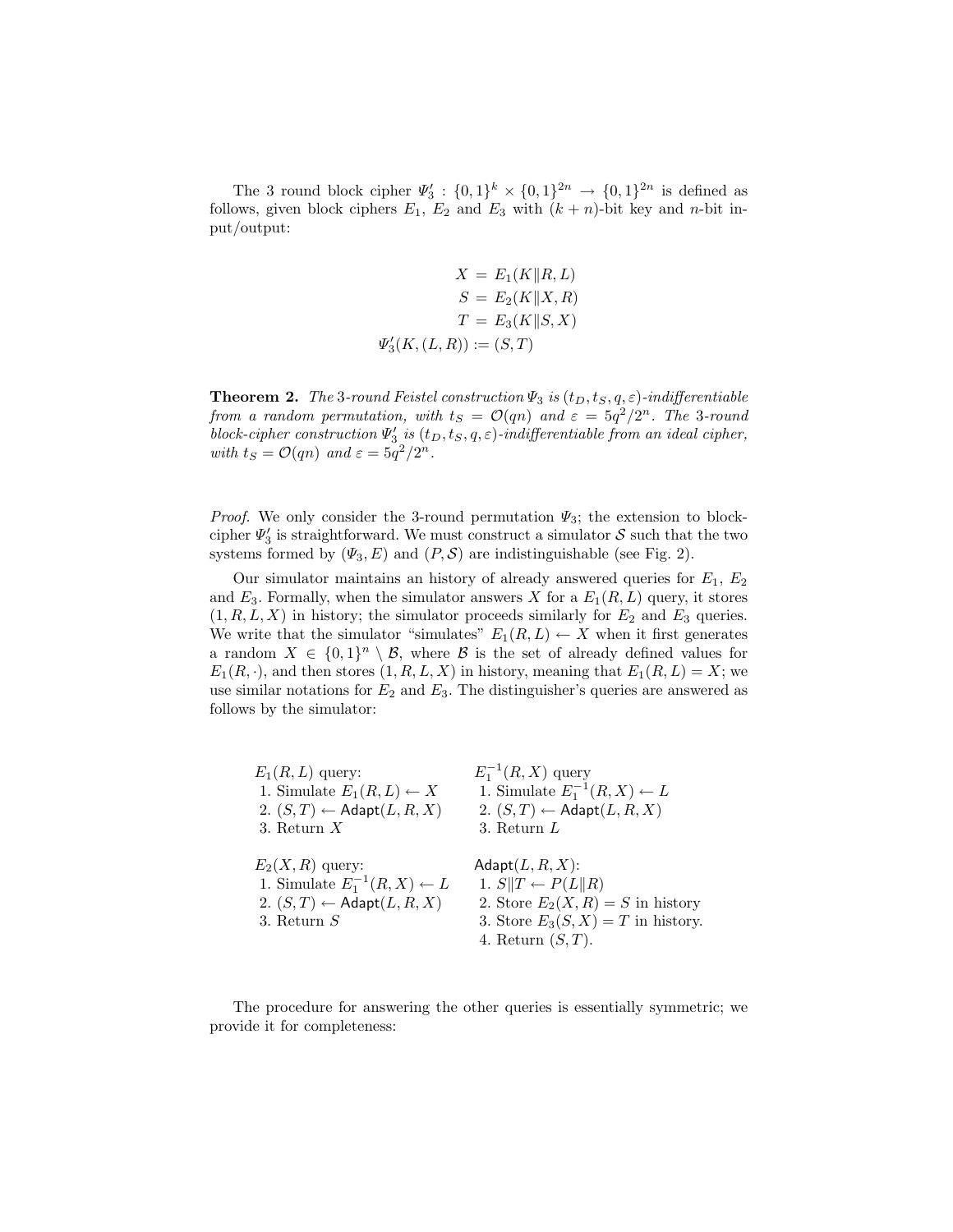| $E_3^{-1}(S,T)$ query:                                                                                                                     | $E_3(S, X)$ query                                                                                                                                                                       |
|--------------------------------------------------------------------------------------------------------------------------------------------|-----------------------------------------------------------------------------------------------------------------------------------------------------------------------------------------|
| 1. Simulate $E_3^{-1}(S,T) \leftarrow X$                                                                                                   | 1. Simulate $E_3(S, X) \leftarrow T$                                                                                                                                                    |
| 2. $(L, R) \leftarrow$ Adapt <sup>-1</sup> $(S, T, X)$                                                                                     | 2. $(L, R) \leftarrow$ Adapt <sup>-1</sup> $(S, T, X)$                                                                                                                                  |
| 3. Return $X$                                                                                                                              | 3. Return $T$                                                                                                                                                                           |
| $E_2^{-1}(X, S)$ query:<br>1. Simulate $E_3(S, X) \leftarrow T$<br>2. $(L, R) \leftarrow$ Adapt <sup>-1</sup> $(S, T, X)$<br>3. Return $R$ | Adapt <sup><math>-1</math></sup> $(S, T, X)$ :<br>1. $L  R \leftarrow P^{-1}(S  T)$<br>2. Store $E_2(X,R) = S$ in history.<br>3. Store $E_1(R,L) = X$ in history.<br>4. Return $(L, R)$ |

Finally, the simulator aborts if for some  $E_i$  and some key K, it has not defined a permutation for  $E_i(K, \cdot)$ ; that is the simulator aborts if it has defined  $E_i(K, X) = E_i(K, Y)$  for some  $X \neq Y$  or it has defined  $E_i^{-1}(K, X) = E_i^{-1}(K, Y)$ for some  $X \neq Y$ . This completes the description of the simulator.

As a consistency check, it is easy to see that if the distinguisher makes a single query for  $P(L||R)$  and then queries the simulator for  $X \leftarrow E_1(R, L), S \leftarrow$  $E_2(X, R)$  and  $T \leftarrow E_3(S, X)$ , then the distinguisher obtains  $S||T = P(L||R)$  as required.

We now proceed to prove that the systems  $(\Psi_3, E)$  and  $(P, S)$  are indistinguishable. We consider a distinguisher  $D$  making at most  $q$  queries to the system  $(\Psi_3, E)$  or  $(P, S)$  and outputting a bit  $\gamma$ . We define a sequence Game<sub>0</sub>,  $Game<sub>1</sub>, \ldots$  of modified distinguisher games. In the first game the distinguisher interacts with the system  $(\Psi_3, E)$ . We incrementally modify the system so that in the last game the distinguisher interacts with the system  $(P, S)$ , where S is the previously defined simulator. We denote by  $S_i$  the event that in game i the distinguisher outputs  $\gamma = 1$ .

• Game<sub>0</sub>: the distinguisher interacts with  $\Psi_3$  and the ideal ciphers  $E_i$ .

• Game<sub>1</sub>: we modify the way  $E_i$  queries are answered, without actually changing the value of the answer. We also maintain an history of already answered queries for  $E_1$ ,  $E_2$  and  $E_3$ . We proceed as follows:

| $E_1(R,L)$ query:                                                                                                       | $E_1^{-1}(R,X)$ query                                                                                                                                         |
|-------------------------------------------------------------------------------------------------------------------------|---------------------------------------------------------------------------------------------------------------------------------------------------------------|
| 1. Let $X \leftarrow E_1(R, L)$                                                                                         | 1. Let $L \leftarrow E_1^{-1}(R, X)$                                                                                                                          |
| 2. $(S,T) \leftarrow$ Adapt' $(L, R, X)$                                                                                | 2. $(S, T) \leftarrow$ Adapt' $(L, R, X)$                                                                                                                     |
| 3. Return $X$                                                                                                           | 3. Return $L$                                                                                                                                                 |
| $E_2(X,R)$ query:<br>1. Let $L \leftarrow E_1^{-1}(R, X)$<br>2. $(S, T) \leftarrow$ Adapt' $(L, R, X)$<br>3. Return $S$ | Adapt' $(L, R, X)$ :<br>1. $S  T \leftarrow \Psi_3(L  R)$<br>2. Store $E_2(X,R) = S$ in history.<br>3. Store $E_3(S, X) = T$ in history.<br>4. Return $(S,T)$ |

The queries to  $E_2^{-1}(X, S)$ ,  $E_3(S, X)$  and  $E_3^{-1}(S, T)$  are answered symmetrically.

For example, when given a query to  $E_1(R, L)$ , we first query ideal cipher  $E_1$ for  $X \leftarrow E_1(R, L)$ ; then instead of X being returned immediately as in Game<sub>0</sub>,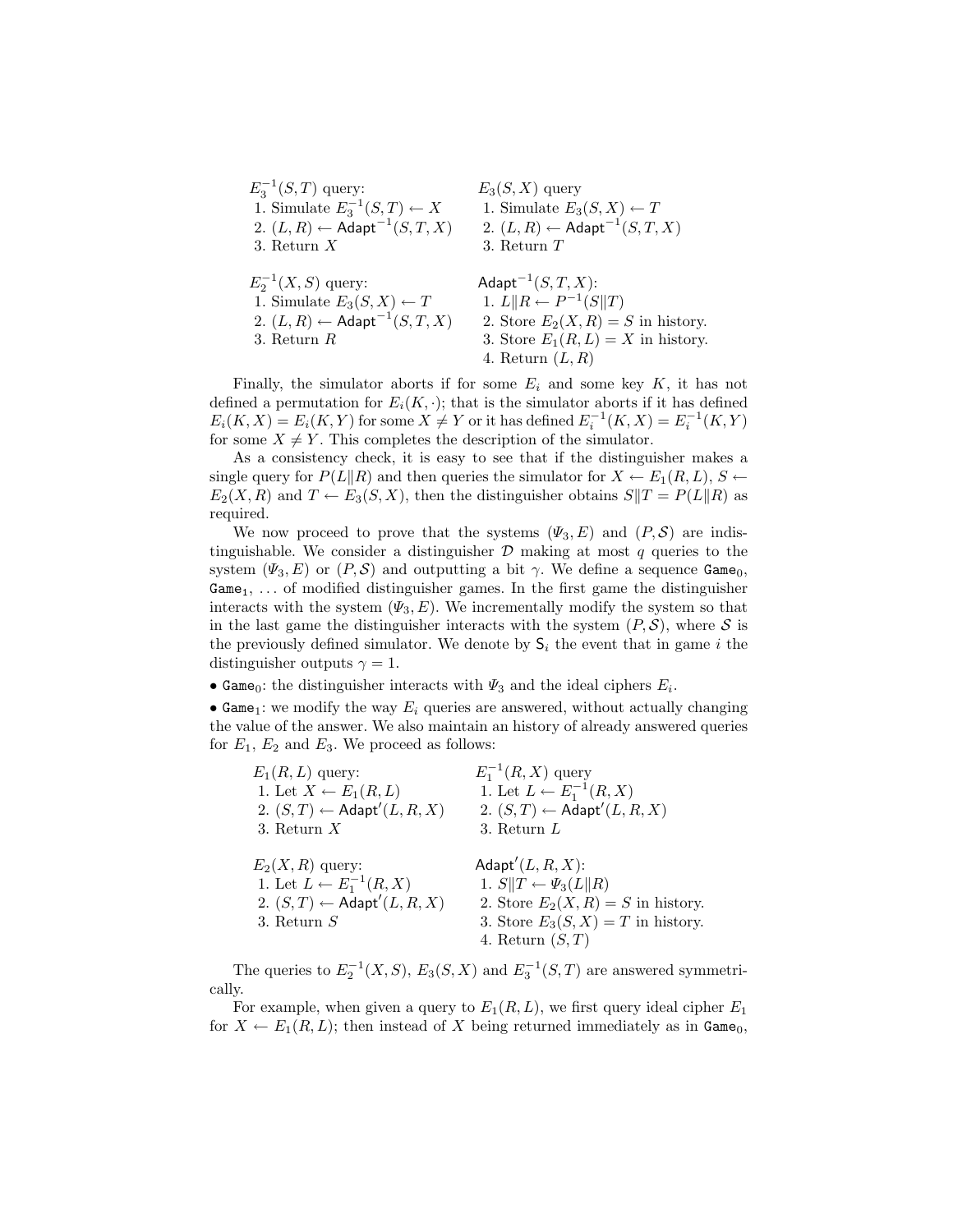

Fig. 4. Sequence of games for proving indifferentiability.

we let  $S||T = \Psi_3(L||R)$ , which gives  $S = E_2(X, R)$  and  $E_3(S, X) = T$ ; we then store  $(2, X, R, S)$  and  $(3, S, X, T)$  in history. Therefore, the value that get stored in history is exactly the same as the value from ideal ciphers  $E_2$  and  $E_3$ ; the only difference is that this value was obtained indirectly by querying  $\Psi_3$  instead of directly by querying  $E_2$  and  $E_3$ . It is easy to see that this holds for any query made by the distinguisher, who receives exactly the same answers in  $Game_0$  and Game<sub>1</sub>; this implies:

$$
\Pr[S_1] = \Pr[S_0]
$$

As illustrated in Fig. 4, we have actually constructed a simple simulator  $\mathcal{S}'$  that makes queries to a subsystem  $\mathcal T$  that comprises the construction  $\Psi_3$  and the ideal ciphers  $E_1, E_2$  and  $E_3$ . The difference between  $\mathcal{S}'$  in Game<sub>1</sub> and the main simulator S defined previously is that 1) S' calls ideal cipher  $E_1(R, L)$  instead of simulating it and 2)  $S'$  makes calls to  $\Psi_3(L||R)$  instead of  $P(L||R)$ .

• Game<sub>2</sub>: we modify the way the permutation queries are answered. Instead of using  $\Psi_3$  as in system T, we use the random permutation P in the new system  $\mathcal{T}'$  (see Fig. 4).

We must show that the distinguisher's view has statistically close distribution in Game<sub>1</sub> and Game<sub>2</sub>. For this, we consider the subsystem  $\mathcal T$  with the 3-round Feistel  $\Psi_3$  and the ideal ciphers  $E_i$ 's in  $\texttt{Game}_1$ , and the subsystem  $\mathcal{T}'$  with the random permutation  $P$  and ideal ciphers  $E_i$ 's in  $Game_2$ . We show that the output of systems  $\mathcal T$  and  $\mathcal T'$  is statistically close; this in turn shows that the distinguisher's view has statistically close distribution in  $Game_1$  and  $Game_2$ . Note that the indistinguishability of  $\mathcal T$  and  $\mathcal T'$  only holds for the particular set of queries made by the distinguisher and the simulator; it could not hold for any possible set of queries.

In the following, we assume that the distinguisher eventually makes a sequence of  $E_i$  queries corresponding to all previous  $\Psi_3$  queries that he has made. More precisely, if the distinguisher has made a  $\Psi_3(L, R)$  query, then eventually the distinguisher makes the sequence of queries  $X \leftarrow E_1(R, L), S \leftarrow E_2(X, R)$ and  $T \leftarrow E_3(S, X)$  to the simulator; the same holds for  $\Psi_3^{-1}(S, T)$  queries. This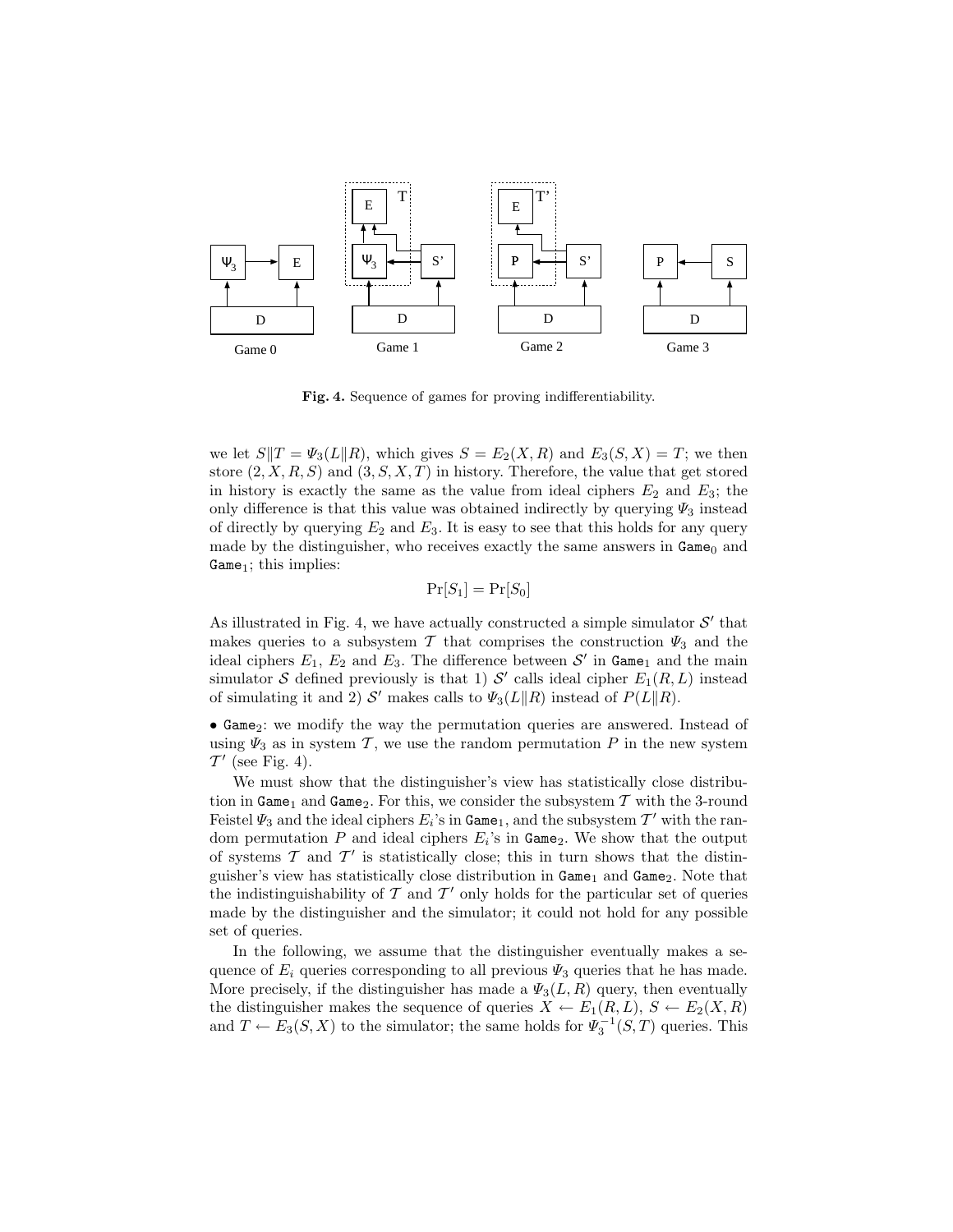is without loss of generality, because from any distinguisher  $\mathcal D$  we can build a distinguisher  $\mathcal{D}'$  with the same output that satisfies this property.

The outputs to  $E_i$  queries provided by subsystem  $\mathcal T$  in  $\texttt{Game}_1$  and by subsystem  $T'$  in  $Game<sub>2</sub>$  are the same, since in both cases these queries are answered by ideal ciphers  $E_i$ . Therefore, we must show that the output to  $P/P^{-1}$  queries provided by  $\mathcal T$  and  $\mathcal T'$  have statistically close distribution, when the outputs to  $E_i$  queries provided by  $\mathcal T$  or  $\mathcal T'$  are fixed.

We consider a forward permutation query  $L\|R\|$  made by either the distinguisher or the simulator  $\mathcal{S}'$ . If this  $L\|R$  query is made by the distinguisher, since we have assumed that the distinguisher eventually makes the  $E_i$  queries corresponding to all his permutation queries, this  $L\|R$  query will also be made by the simulator  $\mathcal{S}'$ , by definition of  $\mathcal{S}'$ . Therefore we can consider  $L||R$  queries made by the simulator  $\mathcal{S}'$  only.

We first consider the answer to  $S||T = \Psi_3(L||R)$  in Game<sub>1</sub>. In this case the answer  $S||T$  is computed as follows:

$$
X = E_1(R, L)
$$
  
\n
$$
S = E_2(X, R)
$$
  
\n
$$
T = E_3(S, X)
$$

By definition of the simulator  $\mathcal{S}'$ , when the simulator  $\mathcal{S}'$  makes a query for  $\Psi_3(L||R)$ , it must have made an ideal cipher query to  $E_1(R, L)$  before, or an ideal cipher query to  $E_1^{-1}(R, X)$  before, with  $L = E_1^{-1}(R, X)$ .

If the simulator  $\mathcal{S}'$  has made an ideal cipher query for  $E_1(R, L)$  to subsystem T, then from the definition of the simulator a call to Adapt<sup>'</sup> $(L, R, X)$  has occurred, where  $X=E_1(R,L);$  in this Adapt' call the values  $E_2(X,R)$  and  $E_3(S,T)$ are defined by the simulator; therefore the simulator does not make these queries to sub-system T. This implies that the values of  $E_2(X, R)$  and  $E_3(S, X)$  are not included in the subsystem  $T$  output; therefore these values are not fixed in the probability distribution that we consider; only the value  $X = E_1(R, L)$  is fixed.

Moreover, for fixed X, R the distribution of  $S = E_2(X, R)$  is uniform in  $\{0,1\}^n\setminus\mathcal{B}$ , where  $\mathcal B$  is the set of already defines values for  $E_2(X, \cdot)$ . Since there are at most q queries, the statistical distance between the distribution of  $E_2(X, R)$ and the uniform distribution in  $\{0,1\}^n$  is at most  $2q/2^n$ ; the same holds for the distribution of  $T = E_3(S, X)$ . Therefore, we obtain that for a fixed X, the distribution of  $(S, T)$  is statistically close to the uniform distribution in  $\{0, 1\}^{2n}$ , with statistical distance at most  $4q/2^n$ .

If the simulator has made an ideal cipher query for  $E_1^{-1}(R, X)$ , then the same analysis applies and we obtain that for a fixed  $L = E_1^{-1}(R, X)$  the distribution of  $(S, T)$  is statistically close to the uniform distribution in  $\{0, 1\}^{2n}$ , with statistical distance at most  $4q/2^n$ . Therefore we obtain that in  $\texttt{Game}_1$  the statistical distance of  $S||T = \Psi_3(L||R)$  with the uniform distribution is always at most  $4q/2^n$ .

In Game<sub>2</sub>, the output to permutation query  $L\|R$  is  $S\|T = P(L\|R)$ ; since there are at most q queries to  $P/P^{-1}$ , the statistical distance between  $P(L||R)$ and the uniform distribution in  $\{0,1\}^{2n}$  is at most  $2q/2^{2n}$ .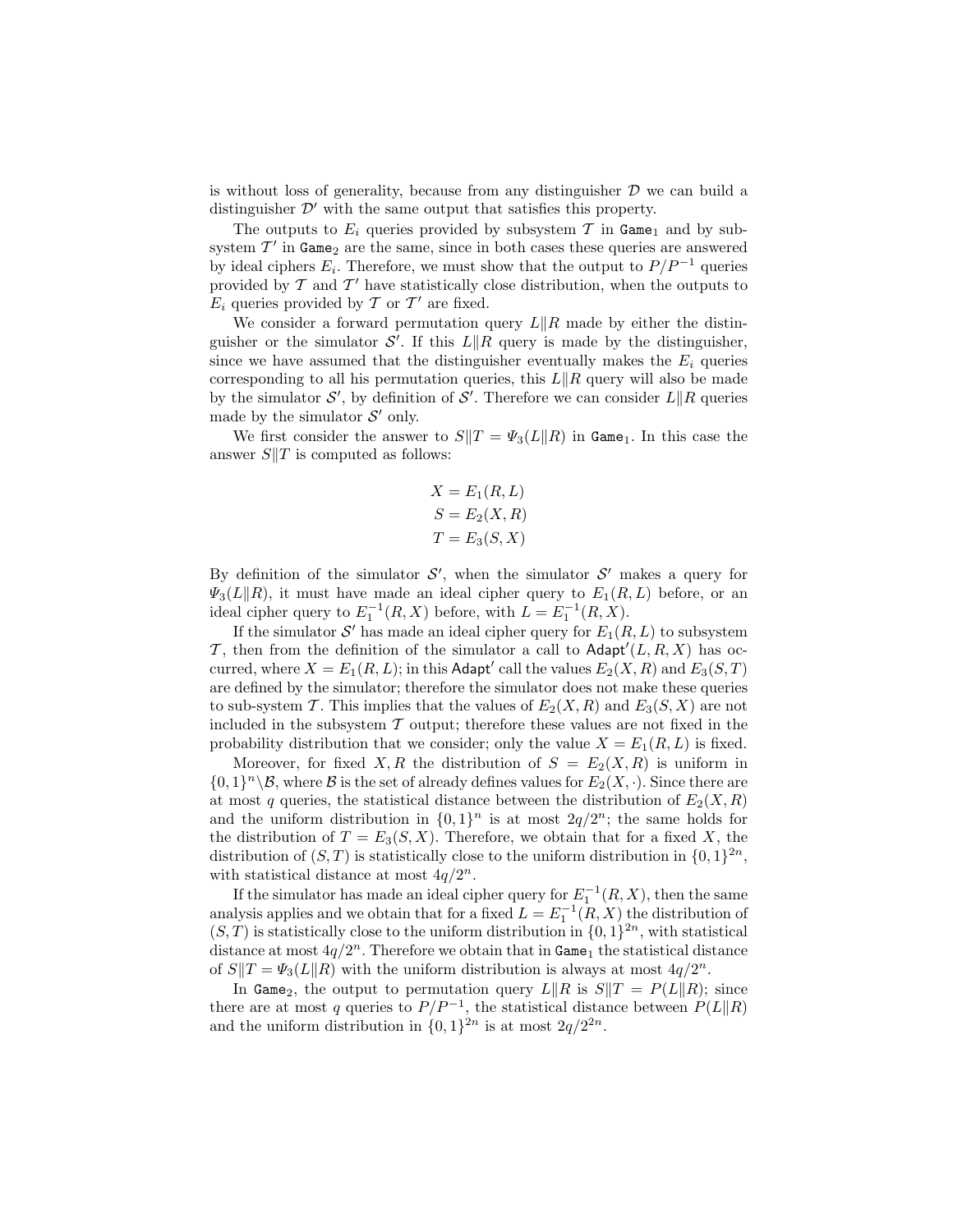Therefore the statistical distance between  $\Psi_3(L, R)$  in Game<sub>1</sub> and  $P(L||R)$  in Game<sub>2</sub> is at most  $4q/2^n + 2q/2^{2n} \leq 5q/2^n$ . The same argument applies to inverse permutation queries. This holds for a single permutation query; since there are at most  $q$  such queries, we obtain that the statistical distance between outputs of systems T and T' to permutation queries and  $E_i$  queries, is at most  $5q^2/2^n$ ; this implies:

$$
|\Pr[S_2] - \Pr[S_1]| \le \frac{5q^2}{2^n}
$$

• Game<sub>3</sub>: eventually the distinguisher interacts with system  $(P, S)$ . The only difference between the simulator  $\mathcal{S}'$  in Game<sub>2</sub> and the simulator  $\mathcal{S}$  in Game<sub>3</sub> is that instead of querying ideal ciphers  $E_i$  in  $Game_2$ , these ideal ciphers are simply simulated in Game<sub>3</sub>, while the answer to permutation queries are exactly the same. Therefore, the distinguisher's view has the same distribution in  $Game_2$  and Game<sub>3</sub>, which gives:

$$
\Pr[S_2] = \Pr[S_3]
$$

and finally:

$$
|\Pr[S_3] - \Pr[S_0]| \le \frac{5q^2}{2^n}
$$

which terminates the proof of Theorem 2. □

We note that the security bound in  $q^2/2^n$  for our 3-round ideal cipher based construction is much better than the security bound in  $q^{16}/2^n$  obtained for the 6-round Feistel construction in [10] (based on random oracles).

#### 4.1 Practical Considerations

EXTENDING THE KEY. So far, we showed how to construct an ideal cipher  $\Psi_3$ with 2n-bit message and k-bit key from three ideal ciphers  $E_1$ ,  $E_2$ ,  $E_3$  on n-bit message and  $(n + k)$ -bit key. As already mentioned, we can actually implement  $E_1, E_2, E_3$  from a single *n*-bit ideal cipher E whose key length is  $n + k + 2$ .

However, if only a block-cipher with  $n$ -bit key and  $n$ -bit message is available (for example AES-128), we need a procedure to extend the key size. To handle such cases, we notice that it suffices to first hash the key using a random oracle, and the resulting block cipher remains indifferentiable from an ideal cipher.

**Lemma 1.** Assume  $E : \{0,1\}^k \times \{0,1\}^n \rightarrow \{0,1\}^n$  is an ideal cipher and  $H: \{0,1\}^t \to \{0,1\}^k$  is a random oracle. Define  $E': \{0,1\}^t \times \{0,1\}^n \to \{0,1\}^n$ *by*  $E'(K', X) = E(H(K'), X), E'^{-1}(K', Y) = E^{-1}(H(K'), Y)$ *. Then* E' is  $(t_D, t_S, q, \varepsilon)$ -indifferentiable from an ideal cipher, where  $t_S = \mathcal{O}(q(n + t))$  and  $\varepsilon = \mathcal{O}(q^2/2^k).$ 

*Proof.* See the full version of the paper [8].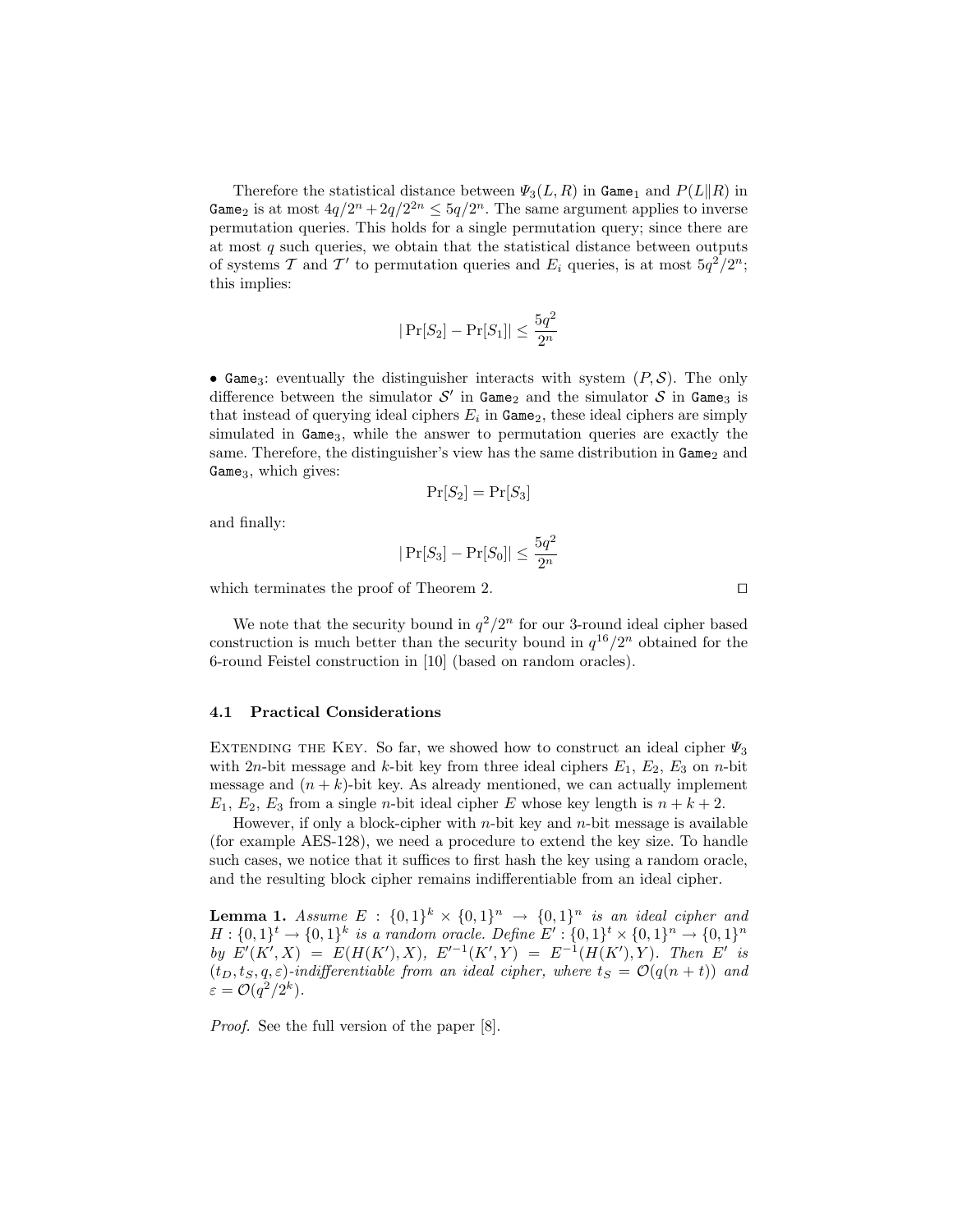Using this observation, given a single ideal cipher  $E$  on *n*-bit messages and k-bit key and a random oracle  $H$  with output size  $k$  bits, we can first build an ideal cipher E' with n-bit message and  $(n + k' + 2)$ -bit key, and then from Theorem 2 we can obtain an ideal cipher  $\Psi_3$  on 2n-bit messages and k'-bit key. It remains to remove the assumption of having random oracle  $H$ ; this can easily be accomplished by sacrificing 1 key bit from  $E$ , and then using one of the two resulting (independent) ideal ciphers to efficiently implement  $H$  using any of the methods from [9].

Going Beyond Double? Another natural question is to extend the domain of the ideal cipher beyond doubling it. One way to accomplish this task is to apply our 3-round construction recursively, each time doubling the domain. However, in this case it is not hard to see that, to extend the domain by a factor of  $t$ , the original block cipher E will have to be used  $\mathcal{O}(t^{\log_2 3})$  times.<sup>2</sup> This makes the resulting constructions somewhat impractical for large t.

In contrast, assume that we use the 2-step construction: first build a lengthpreserving random oracle H on  $nt/2$  bits (using [9]), and then use the 6-round Feistel construction [10] to get a nt-bit permutation. To construct a random oracle from  $nt/2$ -bit to  $nt/2$ -bit, only  $\mathcal{O}(t)$  calls to the *n*-bit ideal cipher are required (first hash from  $nt/2$ -bit to *n*-bit using [9], then expand back to  $nt/2$ bits using counter mode). Therefore the 2-step construction requires only  $\mathcal{O}(t)$ calls to E, instead of  $\mathcal{O}(t^{\log_2 3})$  when iterating our construction. This implies that for large  $t$ , the 2-step construction is more efficient.

To give a practical example, let us consider the applications of [15, 27], where one needs to apply a random permutation to the domain of an RSA modulus. We take the length of modulus  $N$  to be 1024 bits and the underlying blockcipher E to be  $n = 128$  with 128-bit key (as in AES-128). One can see that to obtain a 1024-bit permutation from  $E$ , only 48 calls to  $E$  are required for the 2-step construction, instead of 243 when iterating our construction. However for 1024-bit, the exact security of the 2-step construction is dominated by the term  $\mathcal{O}(q^{16}/2^{512})$  from [10], which requires  $q \ll 2^{32}$ , whereas the exact security of the recursive construction is  $\mathcal{O}(q^2/2^{128})$ , which requires  $q \ll 2^{64}$ . Therefore, for a 1024-bit permutation our recursive construction still provides a better security bound; however, for any size larger than 2048 bits, the two constructions have the same  $q \ll 2^{64}$  bound <sup>3</sup>.

To summarize, our construction is more efficient than the 2-step construction when doubling only once  $(t = 2)$ . However for a large expansion factor t the 2step construction is more efficient than the recursive method.

 $2$  In essence, this is because we call  $E$  three times for each doubling. Actually, this is not counting the calls to the independent variable length random oracle  $H$  to hash down the key, as above. However, because the constructions of such an  $H$  in [9] are so efficient, it is not hard to see that, even when implementing  $H$  using  $E$  itself, the dominant term remains  $\mathcal{O}(t^{\log_2 3})$  (although the constant is slightly worse).

 $3$  The length-preserving random oracle used in the 6-round Feistel has the birthday bound of  $q^2/2^{128}$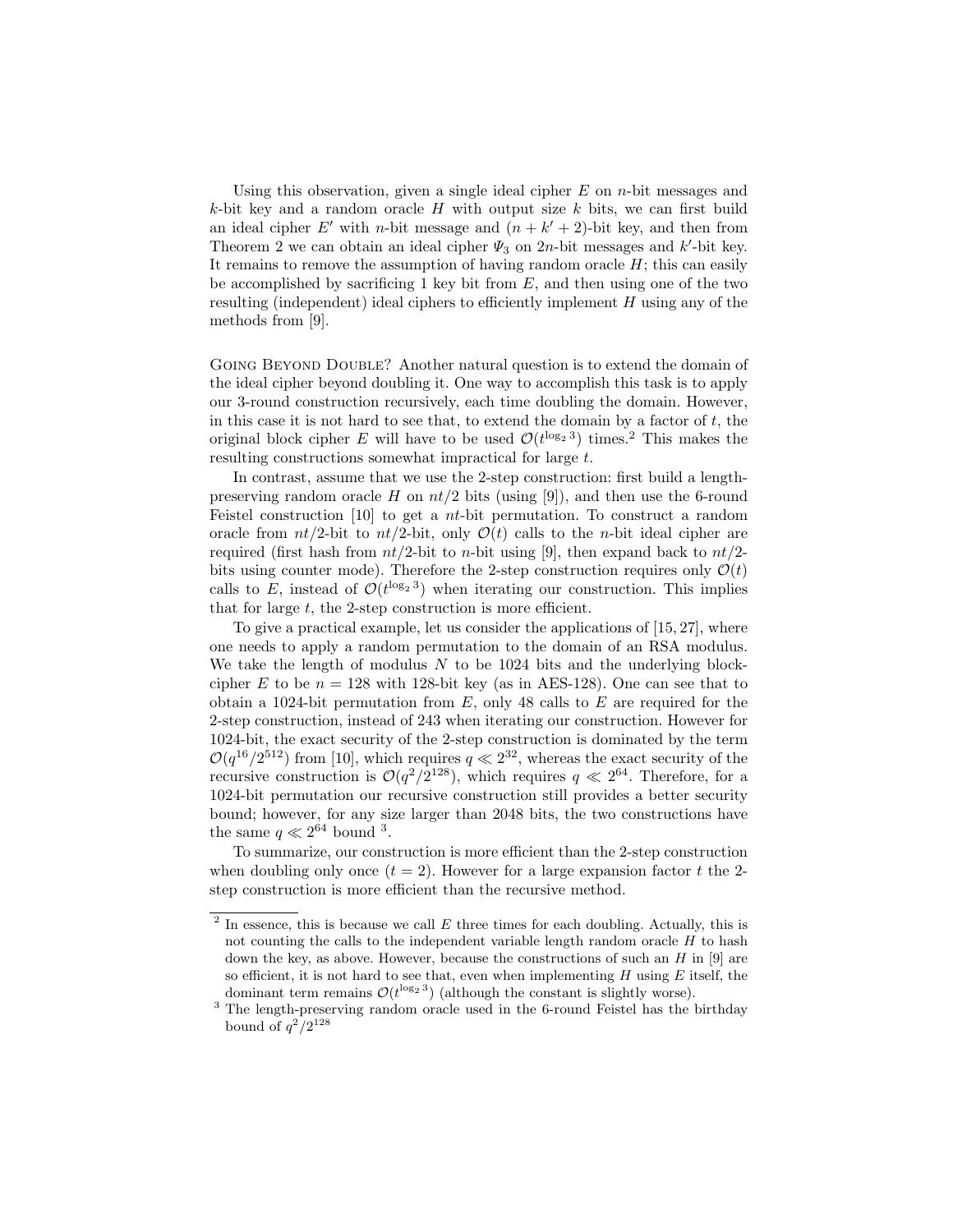## 4.2 Indifferentiability for 2 Rounds in the Honest-but-curious Model

In the full version of the paper we also consider the *honest-but-curious* model of indifferentiability introduced by Dodis and Puniya [12], which is a variant of the general indifferentiability model. We show that in the honest-but-curious model, 2 rounds as depicted in Fig 3 are actually sufficient to get indifferentiability.

# 5 Domain Extension of Tweakable Block Cipher

In this section, we also analyse our construction in the standard model, and we use a tweakable block-cipher as the underlying primitive. The main result of this section is that a 3-round Feistel enables to get a security guarantee beyond the birthday paradox.

Tweakable block-ciphers were introduced by Liskov, Rivest and Wagner in [22] and provide an additional input - the tweak - that enables to get a family of independent block-ciphers. Efficient constructions of tweakable block-ciphers were described in [22], given ordinary block-ciphers.

**Definition 2.** A tweakable block-cipher is an efficiently computable function  $\tilde{E}$ :  $\{0,1\}^k \times \{0,1\}^{\omega} \times \{0,1\}^n \to \{0,1\}^n$  that takes as input a key  $K \in \{0,1\}^k$ , a tweak  $W \in \{0,1\}^{\omega}$  and a message  $m \in \{0,1\}^n$  and returns a ciphertext  $c \in \{0,1\}^n$ . For *every*  $K \in \{0,1\}^k$  and  $\tilde{W} \in \{0,1\}^{\omega}$ , the function  $\tilde{E}(K, W, \cdot)$  is a permutation *over*  $\{0, 1\}^n$ .

The security notion for a tweakable block-cipher is a straightforward extension of the corresponding notion for block-ciphers. A classical block-cipher  $E$ is a strong pseudo-random permutation if no adversary can distinguish  $E(K, \cdot)$ from a random permutation, where A can make calls to both E and  $E^{-1}$ , and  $K \leftarrow \{0,1\}^k$ . For tweakable block-ciphers, the adversary can additionally choose the tweak, and  $E(K, \cdot, \cdot)$  should be indistinguishable from a family of random permutations, parametrised by  $W \in \{0,1\}^{\omega}$ :

**Definition 3.** *A tweakable block-cipher is said to be*  $(t, q, \varepsilon)$ -secure if for any *adversary* A *running in time at most* t *and making at most* q *queries, the adversary's advantage in distinguishing*  $\tilde{E}(K, \cdot, \cdot)$  *with*  $K \leftarrow \{0, 1\}^k$  from a family *of independent random permutation*  $\tilde{\Pi}(\cdot, \cdot)$  *is at most*  $\varepsilon$ *, where* A *can make calls to both*  $\tilde{E}$  *and*  $\tilde{E}^{-1}$ *.* 

We first show that 2 rounds are enough to get a  $2n$ -bit tweakable blockcipher from a n-bit tweakable block-cipher (see Fig. 5, left). Formally, our 2 round domain extender for tweakable block-cipher works as follows. Let  $E_1$  and  $E_2$  be two tweakable block-ciphers with the same signature:

$$
\tilde{E}_i : \{0,1\}^k \times \{0,1\}^\omega \times \{0,1\}^n \to \{0,1\}^n
$$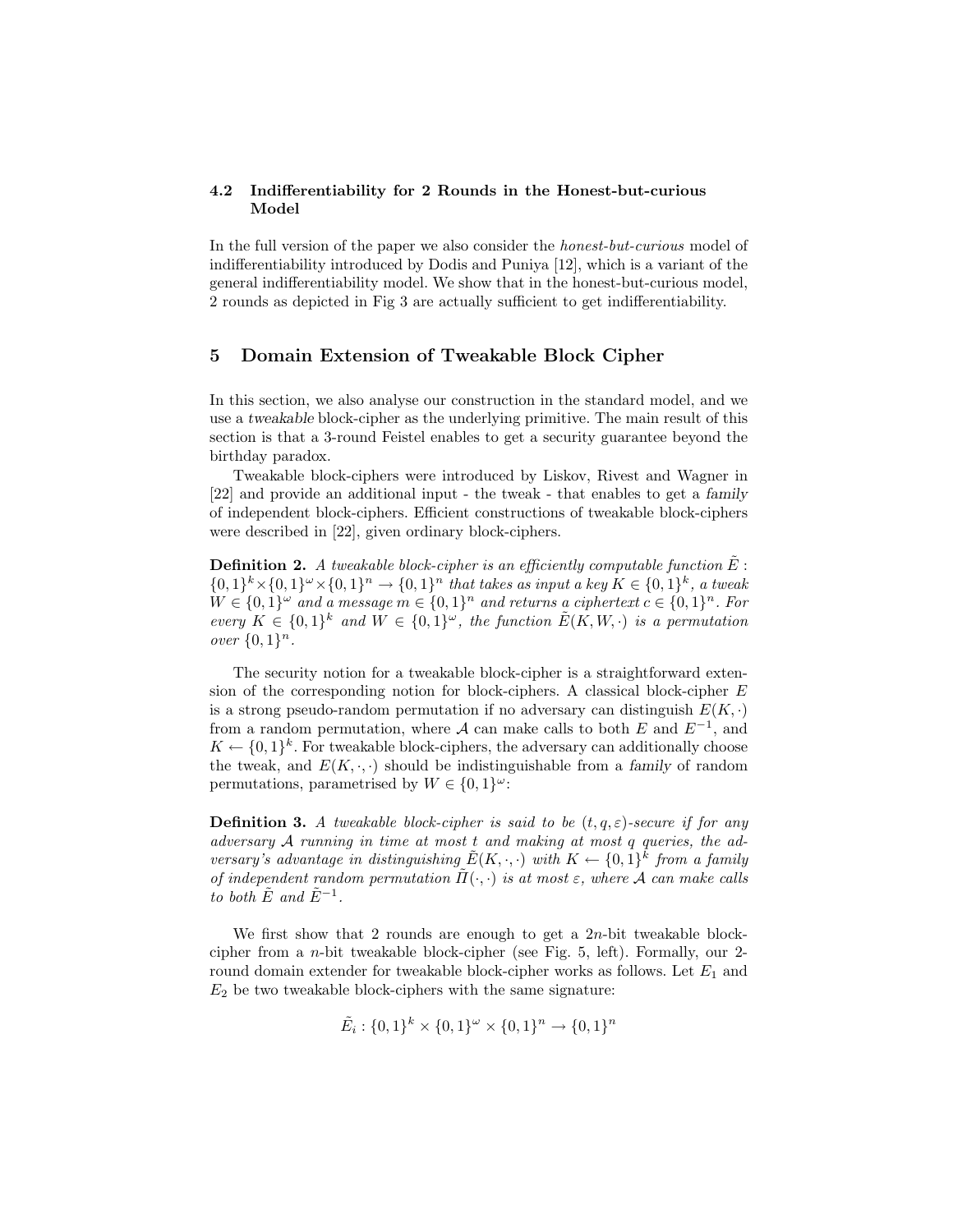

Fig. 5. The tweakable block ciphers  $\tilde{\Psi}_2$  (left) and  $\tilde{\Psi}_3$  (right), with key K and tweak W

The tweakable block cipher  $\tilde{\Psi}_2$ :  $\{0,1\}^k \times \{0,1\}^{\omega - n} \times \{0,1\}^{2n} \to \{0,1\}^{2n}$  is then defined as follows; the difference with Fig. 3 is that the  $R$  and  $S$  inputs go to the tweak (concatenated with the main tweak  $W$ ) instead of the key.

$$
S = E_1(K, W \| R, L)
$$

$$
T = E_2(K, W \| S, R)
$$

$$
\tilde{\Psi}_2(K, W, (L, R)) = (S, T)
$$

**Theorem 3.** The tweakable block-cipher  $\tilde{\Psi}_2$  is a  $(t', q, \varepsilon')$ -secure tweakable block*cipher, if*  $\tilde{E_1}$  *and*  $\tilde{E_2}$  *are both*  $(t, q, \varepsilon)$ *-secure tweakable block-ciphers, where*  $\varepsilon' =$  $2 \cdot \varepsilon + q^2/2^n + q^2/2^{2n}$  and  $t' = t - \mathcal{O}(qn)$ .

*Proof.* See the full version of the paper [8].

Now we consider the 3 round tweakable block cipher  $\tilde{\psi_3}$ , defined in a similar manner as  $\tilde{\Psi}_2$  (see Fig. 5 for an illustration). The 3-round construction enables to go beyond the birthday security bound. Namely instead of having a bound in  $q^2/2^n$  as in the 2-round construction, the bound for the 3-round construction is now  $q^2/2^{2n}$ , which shows that the construction remains secure until  $q < 2^n$ instead of  $q < 2^{n/2}$ .

**Theorem 4.** The tweakable block-cipher  $\tilde{\Psi}_3$  is a  $(t', q, \varepsilon')$ -secure tweakable block*cipher, if*  $\tilde{E_1}$ ,  $\tilde{E_2}$  *and*  $\tilde{E_3}$  *are all*  $(t, q, \varepsilon)$ *-secure tweakable block-ciphers, where*  $\varepsilon' = 3 \cdot \varepsilon + q^2/2^{2n}$  and  $t' = t - \mathcal{O}(qn)$ .

*Proof.* See the full version of the paper [8].

One drawback of our construction is that it shrinks the tweak size from  $\omega$ bits to  $\omega - n$  bits. We show a simple construction that extends the tweak size, using a keyed universal hash function; this construction can be of independent interest.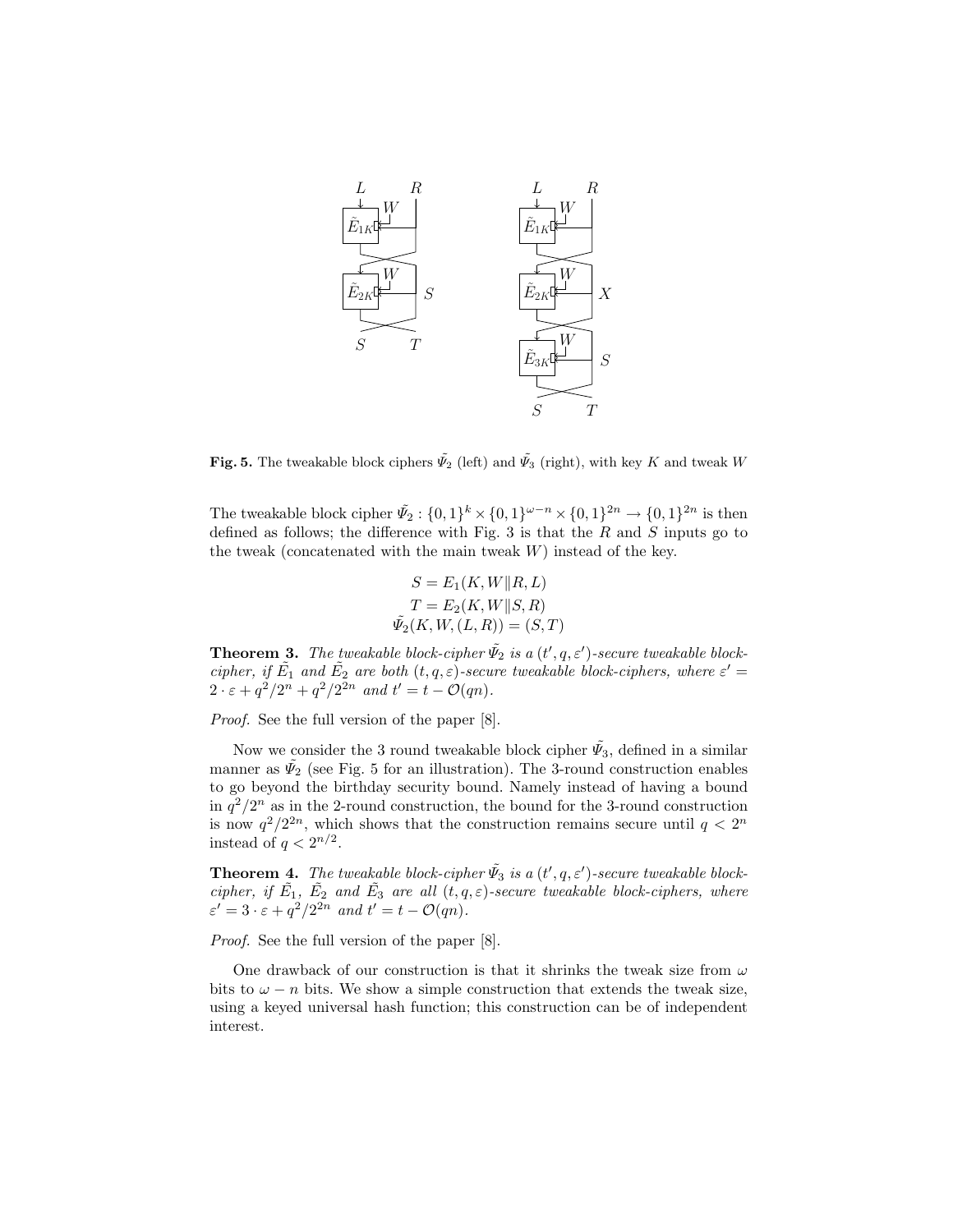**Definition 4.** A family H of functions with signature  $\{0,1\}^{\omega'} \rightarrow \{0,1\}^{\omega}$  is *said to be*  $\varepsilon$ -almost universal if  $Pr_h[h(x) = h(y)] \leq \varepsilon$  for all  $x \neq y$ , where the *probability is taken over* h *chosen uniformly at random from* H*.*

Let  $\tilde{E}$  be a tweakable block-cipher with tweak in  $\{0,1\}^{\omega}$ . Given a family  $\mathcal{H}$ of hash functions h with signature  $\{0,1\}^{\omega'} \to \{0,1\}^{\omega}$  and  $\omega' > \omega$ , our tweakable block-cipher  $\tilde{E}$  with extended tweak length  $\omega'$  is defined as:

$$
\tilde{E}'((K,h),W',m) = \tilde{E}(K,h(W'),m)
$$

**Theorem 5.** The tweakable block cipher  $\tilde{E}'$  is a  $(q, t', \varepsilon')$ -secure tweakable block *cipher if*  $\tilde{E}$  *is a*  $(q, t, \varepsilon_1)$ *-secure tweakable block cipher and the hash function family* H *is*  $\varepsilon_2$ -almost universal, with  $\varepsilon' = \varepsilon_1 + q^2 \cdot \varepsilon_2$  and  $t' = t - \mathcal{O}(q)$ .

*Proof.* See the full version of the paper [8].

We note that many efficient constructions of universal hash function families are known, with  $\varepsilon_2 \simeq 2^{-\omega}$ . Therefore the new tweakable block-cipher can have the same level of security as the original one, up to the birthday bound for the tweak, *i.e.* for  $q \leq 2^{\omega/2}$ .

# 6 Conclusion

We have described the first domain extender for ideal ciphers, i.e. we have showed a construction that is indifferentiable from a  $2n$ -bit ideal cipher, given a  $n$ -bit ideal cipher. Our construction is based on a 3-round Feistel, and is more efficient and more secure than first building a  $n$ -bit random oracle from a  $n$ -bit ideal cipher (as in [9]) and then a 2n-bit ideal cipher from a n-bit random oracle (as in [10]). We have also shown that in the standard model, our construction with 2 rounds enables to get a  $2n$ -bit tweakable block-cipher from a  $n$ -bit tweakable block-cipher and that with 3 rounds we get a security guarantee beyond the birthday paradox.

# References

- 1. M. Bellare and P. Rogaway, *Random oracles are practical: A paradigm for designing efficient protocols*, In Proceedings of the 1st ACM Conference on Computer and Communications Security (1993), 62 -73.
- 2. A. Biryukov, D. Khovratovich, I. Nikolic, *Distinguisher and Related-Key Attack on the Full AES-256*. Proceedings of CRYPTO 2009: 231-249
- 3. A. Biryukov and D. Khovratovich, *Related-key Cryptanalysis of the Full AES-192 and AES-256*. Proceedings of Asiacrypt 2009.
- 4. J. Black, *The Ideal-Cipher Model, Revisited: An Uninstantiable Blockcipher-Based Hash Function*, Proceedings of FSE 2006: 328-340.
- 5. J. Black, P. Rogaway, T. Shrimpton, *Black-Box Analysis of the Block Cipher-Based Hash-Function Constructions from PGV*, in Advances in Cryptology - CRYPTO 2002, California, USA.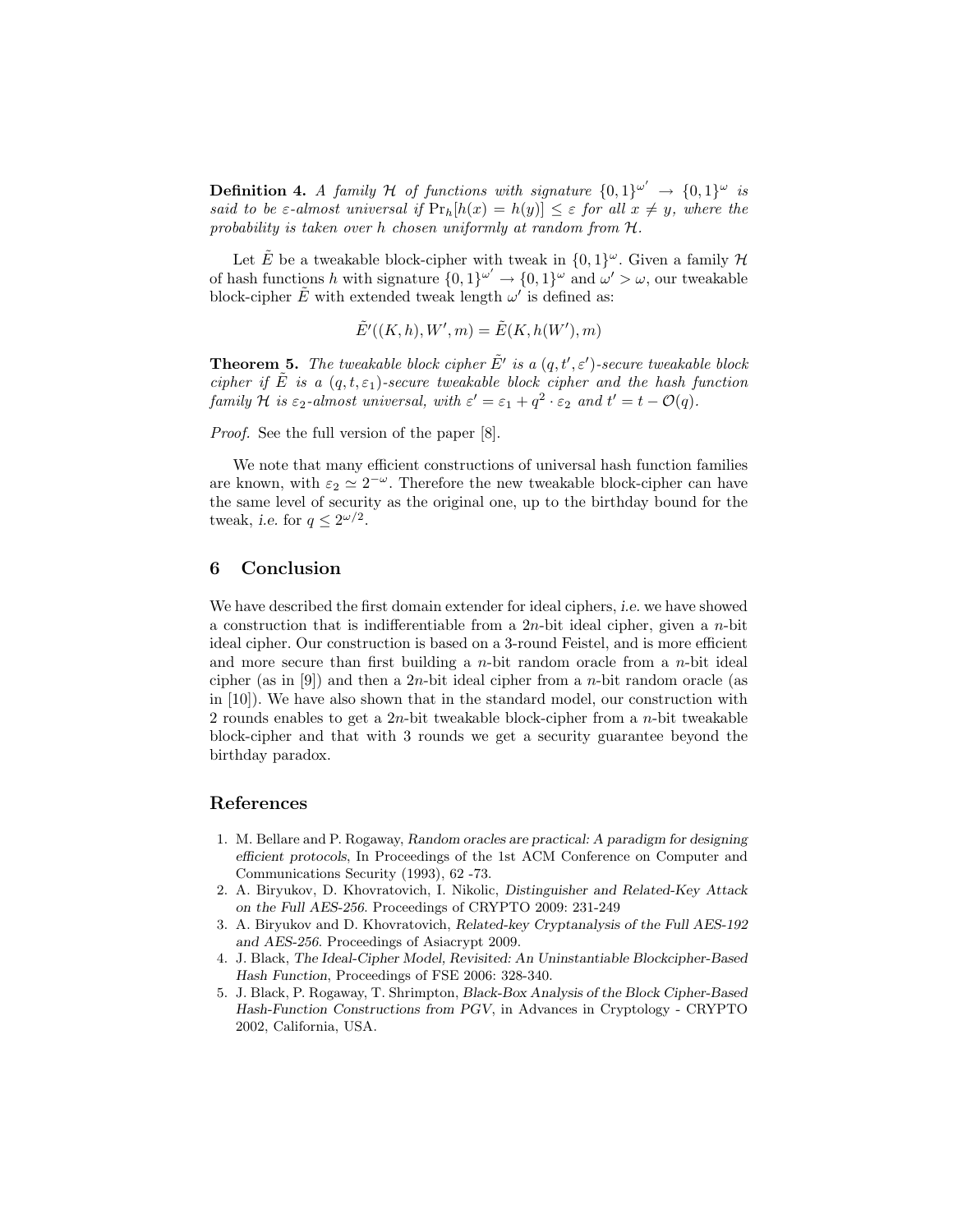- 6. D. Chakraborty and P. Sarkar. A new mode of encryption providing a tweakable strong pseudo-random permutation. In Proceedings of FSE '06, LNCS 4047, pp. 293–309, 2006.
- 7. D. Chakraborty and P. Sarkar. HCH: A new tweakable enciphering scheme using the hash-encrypt-hash approach. In Proceedings of Indocrypt '06, LNCS 4329, pp. 287–302, 2006.
- 8. J.S. Coron, Y. Dodis, A. Mandal and Y. Seurin, *A Domain Extender for the Ideal Cipher*. Full version of this paper. Cryptology ePrint Archive, Report 2009/356. http://eprint.iacr.org/
- 9. J.S. Coron, Y. Dodis, C. Malinaud and P. Puniya, *Merkle-Damgård Revisited: How to Construct a Hash Function*. Proceedings of CRYPTO 2005: 430-448.
- 10. J.S. Coron, J. Patarin and Y. Seurin, *The Random Oracle Model and the Ideal Cipher Model are Equivalent*. Proceedings of CRYPTO 2008. Full version available at Cryptology ePrint Archive, Report 2008/246, http://eprint.iacr.org/.
- 11. A. Desai, *The security of all-or-nothing encryption: Protecting against exhaustive key search*, In Advances in Cryptology - Crypto' 00 (2000), LNCS vol. 1880, Springer-Verlag.
- 12. Y. Dodis and P. Puniya, *On the Relation Between the Ideal Cipher and the Random Oracle Models*. Proceedings of TCC 2006: 184-206.
- 13. S. Even and Y. Mansour, *A construction of a cipher from a single pseudorandom permutation*, In Advances in Cryptology - ASIACRYPT' 91 (1992), LNCS vol. 739, Springer-Verlag, pp. 210 -224.
- 14. S.R. Fluhrer and D.A. McGrew. The extended codebook (XCB) mode of operation. Technical Report 2004/078, IACR eprint archive, 2004.
- 15. L. Granboulan, *Short signature in the random oracle model*. Proceedings of Asiacrypt 2002, LNCS 2501.
- 16. S. Halevi and P. Rogaway. A tweakable enciphering mode. In D. Boneh, editor, Advances in Cryptology, CRYPTO '03, 2007.
- 17. S. Halevi and P. Rogaway. A parallelizable enciphering mode. In Proceedings of CT-RSA 2004, LNCS 2964, pp. 292–304, 2004.
- 18. S. Halevi. Invertible Universal hashing and the TET Encryption Mode. In Proceedings of CRYPTO '07, LNCS 4622, pp. 412–429, 2007.
- 19. J. Jonsson, *An OAEP variant with a tight security proof*, available at http://eprint.iacr.org/2002/034/.
- 20. J. Kilian and P. Rogaway, *How to protect DES against exhaustive key search (An analysis of DESX)*, Journal of Cryptology 14, 1 (2001), 17 -35.
- 21. T. Krovetz, *Message Authentication on 64-Bit Architectures*. In: Biham, E., Youssef, A.M. (eds.) SAC 2006. LNCS, vol. 4356. Springer, 2007.
- 22. M. Liskov, R. Rivest and D. Wagner, *Tweakable Block Ciphers*. Proceedings of CRYPTO 2002, LNCS vol. 2442.
- 23. M. Luby and C. Rackoff, *How to construct pseudorandom permutations from pseudorandom functions*, SIAM Journal of Computing, 17(2):373-386, 1988.
- 24. U. Maurer, R. Renner, and C. Holenstein, *Indifferentiability, Impossibility Results on Reductions, and Applications to the Random Oracle Methodology*. Theory of Cryptography - TCC 2004, Lecture Notes in Computer Science, Springer-Verlag, vol. 2951, pp. 21-39, Feb 2004.
- 25. K. Minematsu, *Beyond-Birthday-Bound Security Based on Tweakable Block Cipher*. Proceedings of FSE 2009. Springer.
- 26. M. Naor and O. Reingold, *On the construction of pseudorandom permutations: Luby-Rackoff revisited*, J. of Cryptology, 1999. Preliminary Version: STOC 1997.